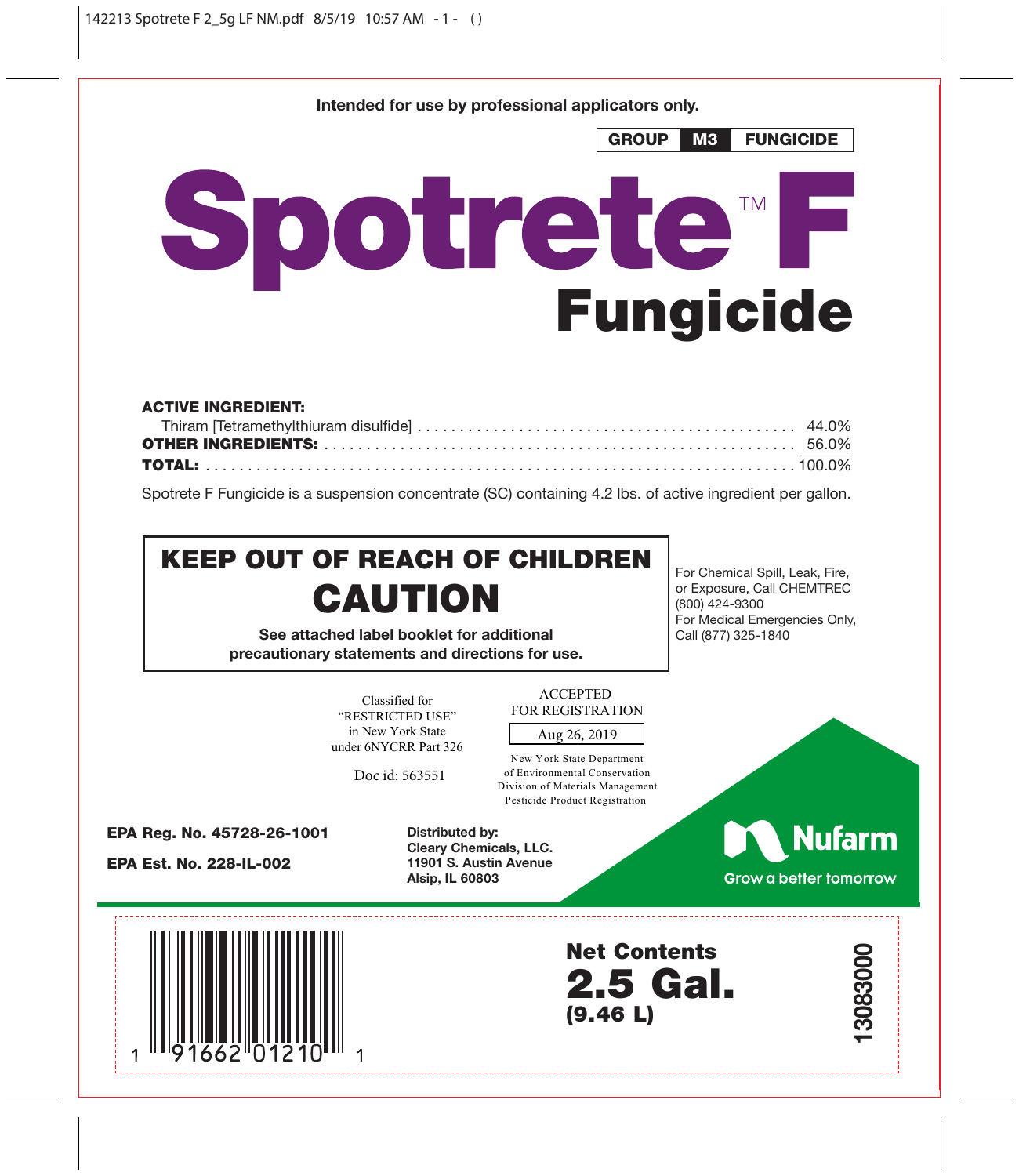| <b>FIRST AID</b>                         |                                                                                                                                                                                                                                                                                          |  |
|------------------------------------------|------------------------------------------------------------------------------------------------------------------------------------------------------------------------------------------------------------------------------------------------------------------------------------------|--|
| <b>IF SWALLOWED:</b>                     | • Call a poison control center or doctor immediately for treatment advice.<br>• Have person sip a glass of water if able to swallow.<br>• Do not induce vomiting unless told to do so by a poison control center or doctor.<br>• Do not give anything by mouth to an unconscious person. |  |
| <b>IF ON SKIN</b><br><b>OR CLOTHING:</b> | • Take off contaminated clothing.<br>• Rinse skin immediately with plenty of water for 15-20 minutes.<br>• Call a poison control center or doctor for treatment advice.                                                                                                                  |  |
| IF IN EYES:                              | . Hold eye open and rinse slowly and gently with water for 15-20 minutes. Remove contact lenses, if present, after the<br>first 5 minutes, then continue rinsing eye.<br>• Call a poison control center or doctor for treatment advice.                                                  |  |
| IF INHALED:                              | • Move person to fresh air.<br>• If person is not breathing, call 911 or an ambulance, then give artificial respiration, preferably by mouth-to-mouth, if<br>possible.<br>• Call a poison control center or doctor for further treatment advice.                                         |  |
| <b>HOTLINE NUMBER</b>                    |                                                                                                                                                                                                                                                                                          |  |
|                                          | Have the product container or label with you when calling a poison control center or doctor, or going for treatment. For Emergencies involving                                                                                                                                           |  |

a Spill, Leak, Fire, Exposure, or Accident, Contact: CHEMTREC at (800) 424-9300.

# PRECAUTIONARY STATEMENTS HAZARDS TO HUMANS AND DOMESTIC ANIMALS **CAUTION**

Harmful if swallowed or absorbed through skin. Avoid contact with skin, eyes or clothing. Harmful if inhaled. Causes moderate eye irritation. Avoid breathing spray mist or vapor. Do not take alcohol immediately before or after exposure to this product. The consumption of alcohol by the applicator can increase the toxicity of the product. Prolonged or frequently repeated skin contact may cause allergic reactions in some individuals.

Wash thoroughly with soap and water after handling and before eating, drinking, chewing gum, using tobacco or using the toilet. Remove and wash contaminated clothing before reuse.

#### **PERSONAL PROTECTIVE EQUIPMENT (PPE)**

#### **All mixers, loaders, applicators, and other handlers must wear:**

- long sleeved shirt and long pants
- shoes plus socks
- chemical resistant gloves, except for pilots

• chemical resistant apron when mixing, loading, cleaning up spills, cleaning equipment, or otherwise exposed to the concentrate See engineering controls for additional requirements and options.

Follow manufacturer's instructions for cleaning/maintaining PPE. If no such instructions for washables exist, use detergent and hot water. Keep and wash PPE separately from other laundry.

#### **Engineering control statements:**

When handlers use closed systems, enclosed cabs, or aircraft in a manner that meets the requirements listed in the Worker Protection Standard (WPS) for agricultural pesticides [40 CFR 170.240 (d) (4-6)], the handler PPE requirements may be reduced or modified as specified in the WPS. Pilots must use an enclosed cockpit that meets the requirements listed in the WPS for agricultural pesticides [40 CFR 170.240(d)(6)].

### USER SAFETY RECOMMENDATIONS

- Users should wash thoroughly with soap and water after handling and before eating, drinking, chewing gum, using tobacco or using the toilet.
- Users should remove clothing/PPE immediately if pesticide gets inside. Then wash thoroughly and put on clean clothing.
- Users should remove PPE immediately after handling this product. Wash outside of gloves before removing. As soon as possible, wash thoroughly and change into clean clothing.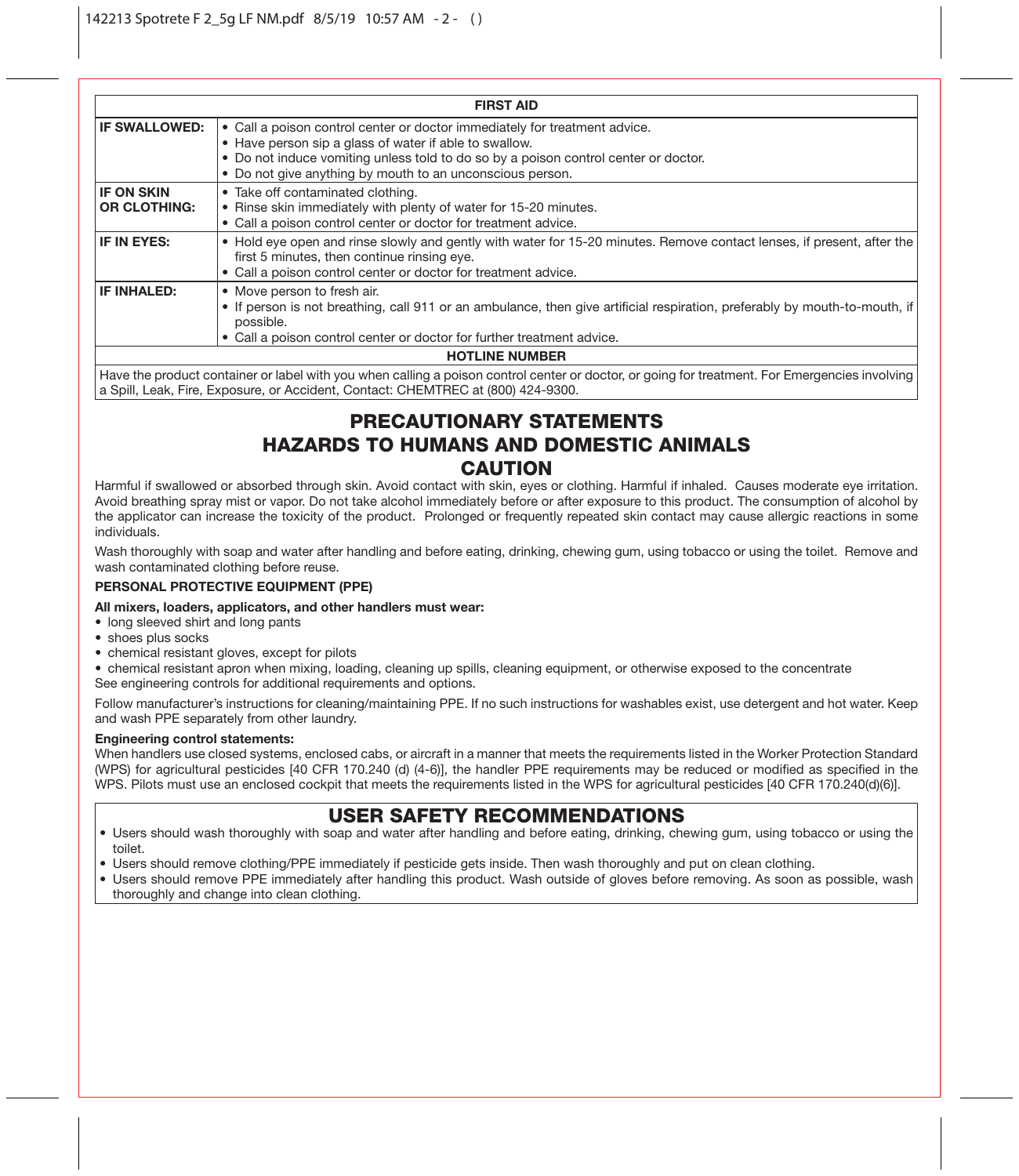## ENVIRONMENTAL HAZARDS

This chemical is toxic to fish, aquatic invertebrates, oysters and shrimp. Do not apply directly to water, or to areas where surface water is present, or to intertidal areas below the mean high water mark. Drift and runoff from treated areas may be hazardous to aquatic organisms in neighboring areas. Do not contaminate water by cleaning of equipment or disposing of equipment washwaters or rinsate. Do not discharge effluent containing this product into lakes, streams, ponds, estuaries, oceans or other waters unless in accordance with the requirements of a National Pollutant Discharge Elimination Systems (NPDES) permit and the permitting authority has been notified in writing prior to discharge. Do not discharge effluent containing this product to sewer systems without previously notifying the local sewage treatment plant authority. For guidance, contact your State Water Board or Regional Office of the EPA. Do not apply where conditions favor drift from treatment area.

## ENDANGERED SPECIES

This product may have effects on federally listed threatened or endangered species or their critical habitat in some counties. It is a violation of federal law to kill, harm or harass listed animal species without authorization. To limit the potential for such impacts when using this product, consult and follow the instructions provided in the EPA Endangered Species Bulletin for the County or Parish in which you are applying the product. To determine whether your County or Parish has a Bulletin consult http://www.epa.gov/espp before each season's use of this product.

## DIRECTIONS FOR USE

IT IS A VIOLATION OF FEDERAL LAW TO USE THIS PRODUCT IN A MANNER INCONSISTENT WITH ITS LABELING. Do not apply this product in a way that will contact workers or other persons, either directly or through drift. Only protected handlers may be in the area during application. For any requirements specific to your State or Tribe, consult the agency responsible for pesticide regulation.

Do not graze treated areas or feed clippings to livestock.

## SPRAY DRIFT MANAGEMENT

Avoiding spray drift at the application site is the responsibility of the applicator. The interaction of many equipment-and-weather-related factors determines the potential for spray drift. The applicator and the grower are responsible for considering all these factors when making decisions. Apply only as a medium or coarser spray (ASAE standard 572) or a volume mean diameter or 300 microns or greater for spinning atomizer nozzles. Apply only when wind speed is 2-10 mph at the application site.

#### *Additional requirements for aerial applications:*

The boom length must not exceed 75% of the wingspan or 90% of the rotor blade diameter. Release spray at the lowest height consistent with efficacy and flight safety. Do not release spray at a height greater than 15 feet above the crop canopy. When applications are made with a crosswind, the swath will be displaced downwind. The applicator must compensate for this displacement at the downwind edge of the application area by adjusting the path of the aircraft upwind. Do not make applications into temperature inversions.

*Additional requirements for ground boom applications:*

Do not apply with a nozzle height greater than 4 feet above the crop canopy.

#### **CHEMIGATION: Do not apply this product through any type of irrigation system.**

Do not apply this product using a high pressure hand wand or a rights-of-way sprayer.

# AGRICULTURAL USE REQUIREMENTS

Use this product only in accordance with its labeling, and with the Worker Protection Standard, 40 CFR part 170. This standard contains requirements for the protection of agricultural workers on farms, forests, nurseries, and greenhouses, and handlers of agricultural pesticides. It contains requirements for training, decontamination, notification, and emergency assistance. It also contains specific instructions and exceptions pertaining to the statements on this label about personal protective equipment (PPE), and restricted-entry interval. The requirements in this box only apply to uses of this product that are covered by the Worker Protection Standard.

Do not enter or allow worker entry into treated areas during the restricted entry interval (REI) of 24 hours.

PPE required for early entry to treated areas that is permitted under the Worker Protection Standard and that involves contact with anything that has been treated, such as plants, soil, or water, is: Coveralls, Shoes and socks, Chemical-resistant gloves made of any waterproof material, and protective eyewear.

# NON-AGRICULTURAL USE REQUIREMENTS

The requirements in this box only apply to uses of this product that are NOT within the scope of the Worker Protection Standard for agricultural pesticides (40 CFR part 170). The WPS applies when this product is used to produce agricultural plants on farms, forests, nurseries, or greenhouses.

Do not enter or allow others to enter treated areas until sprays have dried.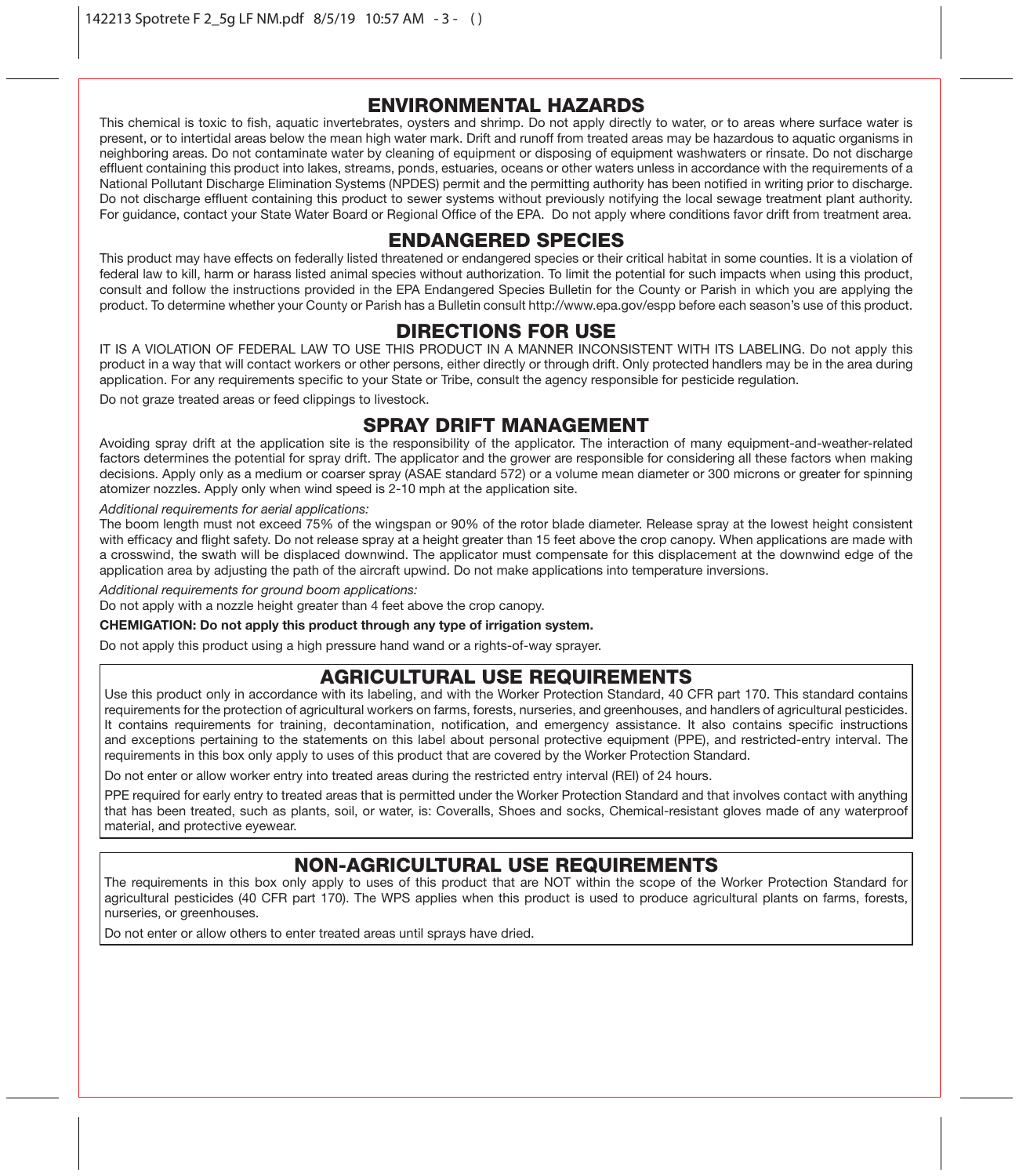## TURF FUNGICIDE AND ANIMAL REPELLENT

For the control of select foliar diseases in non-residential turf and animal repellency on deciduous and evergreen trees and shrubs (and non-bearing vines and orchards).

## PRODUCT INFORMATION

SPOTRETE F Fungicide is to be used for the prevention, control and suppression of the foliar diseases mentioned below. It can provide both curative and protective action of common turf diseases. Start preventative applications when conditions for disease occurrence are favorable and repeat at 14-day intervals until disease threat is past. Start curative applications when disease first appears and repeat at 14-day intervals as necessary. For best results, use spray mixture the same day it is prepared. Apply after mowing or avoid mowing for twelve hours after application

SPOTRETE F Fungicide may be used in a tank mix with other fungicides for control of foliar turf pathogens. It is the pesticide user's responsibility to ensure that all products are registered for the intended use. Read and follow the applicable restrictions and limitations and directions for use on all product labels involved in tank mixing. Users must follow the most restrictive directions for use and precautionary statements of each product in the tank mixture. No claim of compatibility with other pesticides is implied.

## TURF APPLICATIONS

**Not for use on residential turf, parks, athletic fields, or turf grown for sale or other commercial use including sod.**

Apply SPOTRETE F Fungicide with properly calibrated mechanical or motorized spray equipment such as ground boom.

#### **Golf Course Tees and Greens**

- The maximum winter application rate of SPOTRETE F Fungicide for turf is one application per year 3.88 gallons of SPOTRETE F Fungicide (16.3 lbs a.i. per acre or 0.374 lbs a.i. per 1000 sq. ft. (11.4 fl oz of SPOTRETE F Fungicide per 1000 sq. ft.).
- The maximum summer application rate of SPOTRETE F Fungicide for turf is 3 applications per year 2.42 gallons of SPOTRETE F Fungicide (10.2 lbs. a.i. per acre or 0.234 lbs. a.i. per 1000 sq. ft. (7.1 fl oz of SPOTRETE F Fungicide per 1000 sq. ft).
- The maximum annual application rate of SPOTRETE F Fungicide is 11.19 gallons (47 lbs. a.i. per acre or 1.08 lbs. a.i. per 1000 sq. ft. (32.9 fl oz of SPOTRETE F Fungicide per 1000 sq. ft.).

| <b>Disease</b>                                                    | <b>Preventative Rate of</b><br><b>SPOTRETE F Fungicide</b>                       | <b>Curative Rate of</b><br><b>SPOTRETE F Fungicide</b>                             | <b>Notes</b>                                                                                                                                        |  |
|-------------------------------------------------------------------|----------------------------------------------------------------------------------|------------------------------------------------------------------------------------|-----------------------------------------------------------------------------------------------------------------------------------------------------|--|
| <b>Dollar Spot</b><br><b>Brown Patch</b>                          | 3.75 fl oz per 1000 sq ft<br>(0.123 lbs. a.i. per 1000 sq ft)<br>(5 quarts/acre) | 7.1 fl oz per 1000 sq ft<br>(0.234 lbs. a.i. per 1000 sq ft)<br>(2.4 gallons/acre) | Preventative: Apply in mid-spring or<br>when disease symptoms first appear.<br>Spray at 14-day intervals throughout<br>the expected disease period. |  |
| Not for this use in California                                    |                                                                                  |                                                                                    |                                                                                                                                                     |  |
| Rust<br>Leaf Spot<br>Melt Out<br><b>Red Thread</b><br>Copper Spot | 3.75 fl oz per 1000 sq ft<br>(0.123 lbs. a.i. per 1000 sq ft)<br>(5 quarts/acre) | 7.1 fl oz per 1000 sq ft<br>(0.234 lbs. a.i. per 1000 sq ft)<br>(2.4 gallons/acre) | Same as Above                                                                                                                                       |  |

#### **Pink and Gray Snow Mold**

SPOTRETE F Fungicide provides effective control or suppression of Snow Mold (*Fusarium nivale* and *Typhula spp.*). This product can be tank mixed with other snow mold fungicide products. It is the pesticide user's responsibility to ensure that all products are registered for the intended use. Read and follow the applicable restrictions and limitations and directions for use on all product labels involved in tank mixing. Users must follow the most restrictive directions for use and precautionary statements of each product in the tank mixture.

| <b>Disease</b>      | <b>Rate of SPOTRETE F Fungicide</b> | <b>Notes</b>                                                                                                |
|---------------------|-------------------------------------|-------------------------------------------------------------------------------------------------------------|
| Pink Snow Mold      | 6-11 fl oz per 1000 sa ft           | Spray in early to mid-winter just prior to the first snowfall. Tank mix                                     |
| l (Fusarium nivale) |                                     | $(0.196-0.360$ lbs. a.i. per 1000 sq ft) SPOTRETE F Fungicide with the specified rate of one or more of the |
| Gray Snow Mold      |                                     | active ingredients indicated above in sufficient water (2-5 gal per 1,000)                                  |
| (Typhula sp.)       |                                     | sq ft specified) for proper coverage.                                                                       |

For additional information, refer to local state extension specifications for tank mix combinations shown effective for your area.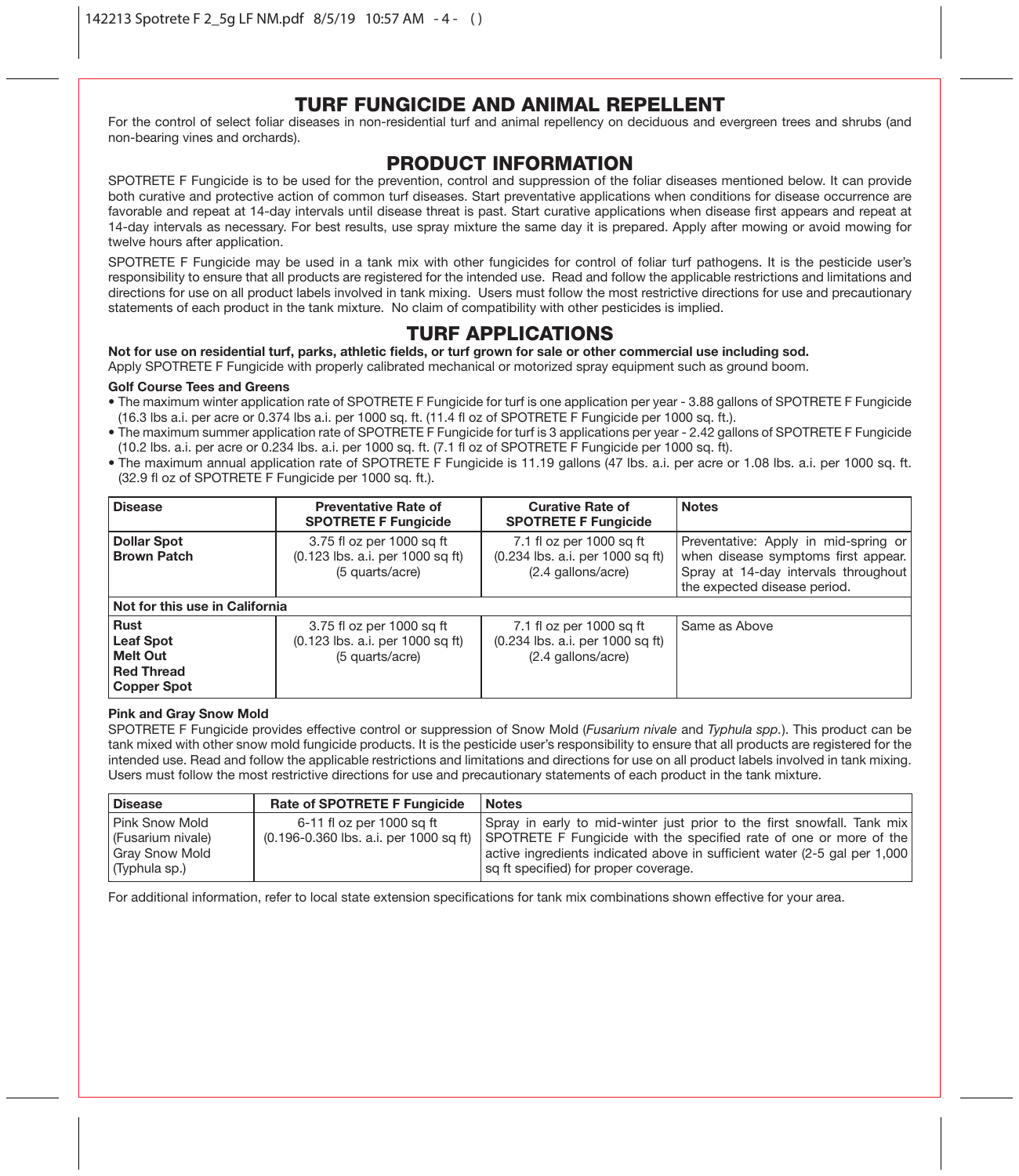**DEER, RABBIT AND RODENT REPELLENCY on Deciduous and Evergreen Trees and Shrubs (and Non-Bearing Vines and Orchards Such as Grape Vines)**

**Restrictions**

- **SPOTRETE F Fungicide cannot be used on crops that will bear fruit within one year of application.**
- **The maximum application rate for products applied as a mammal (deer) repellant is one quart of product in 3 7 gallons of water applied in an area of 1000 square feet (1.05 lbs. a.i. per 1000 square foot).**
- **Applications to ornamentals will be restricted to the following 17 Northern States and allowed during the winter season only (October thru March): CT, DE, IL, IN, MA, MD, MI, MN, NH, NJ, NY, OH, PA, RI, VT, WI and WV.**
- **SPOTRETE F Fungicide can be used year-round (January through December) in the following states: AK, AL, AR, AZ, CA, CO, DC, FL, GA, HI, IA, ID, KS, KY, LA, ME, MO, MS, MT, NC, ND, NE, NM, NV, OK, OR, SC, SD, TN, TX, UT, VA, WA, WY**
- **Apply SPOTRETE F Fungicide every 4-6 weeks as needed**
- **Do not apply more than 4 applications per year (4.2 lbs. of a.i. per 1000 square ft per year)**
- **DO NOT graze or feed cover crops from treated orchards.**

SPOTRETE F Fungicide can be used to protect nursery stock, shrubs, ornamentals, non-bearing orchards and vines such as grape vines from rabbit, deer and rodent depredation. Non-bearing is defined as crops that will not bear fruit within one year of application. **SPOTRETE F Fungicide cannot be used on crops that will bear fruit within one year of application.** One application will protect treated parts from 1 to 3 months, depending upon weather conditions.

#### **Deer Repellency:**

This product can be used as a repellent in deterring deer from moving into unwanted areas because of local feeding and browsing. The product is most effective when used in combination with mechanical deterrents including ditches, fences, etc. Prepare and spray SPOTRETE F Fungicide as indicated below depending upon season and type of application desired. Spray to a height of 5 feet. Repeat applications may be necessary to protect new growth. The addition of a latex based sticker prolongs the residual effectiveness of the treatment. Repellency is the result of rendering the treated plant parts distasteful. Some feeding may occur. As always, read and follow label directions for best results.

#### **Spray Applications: Foliar**

Add 1 quart SPOTRETE F Fungicide (1.05 lbs. of a.i.) to 7 quarts of water and apply as a full coverage spray to all portions of the plant to be protected. For greater retention and residual efficacy add 1 pint of latex based sticker to the spray solution. Do not use wetting agents or surfactants as foliar damage may result. For best results spray when temperatures are greater than 40°F and relative humidity is less than 70 percent.

#### **Spray Application: Tree Trunks and Dormant Plants**

Add 1 quart of SPOTRETE F Fungicide (1.05 lbs. of a.i.) to 3 quarts of water and apply as a spray to all portions of the plant to be protected. For greater retention and residual efficacy add 1 pint of latex based sticker to the spray solution.

#### **Brush On Application:**

Add SPOTRETE F Fungicide undiluted with a paintbrush to stem parts and trunks to be protected. For greater retention and residual efficacy blend 4 fluid ounces of latex based sticker into 1 gallon of SPOTRETE F Fungicide prior to brushing.

# STORAGE AND DISPOSAL

#### **Do not contaminate water, food or feed by storage and disposal.**

**Pesticide Storage:** Do not contaminate water, food, or feed by use or storage. Store in original containers only in a secured area inaccessible to children and unauthorized persons. Absorb spills onto clay, sand or vermiculite and hold for proper disposal. Protect from excessive heat. Keep from freezing.

**Pesticide Disposal:** Pesticide wastes are toxic. Improper disposal of excess pesticide, spray mixture or rinsate is a VIOLATION OF FEDERAL LAW. If these wastes cannot be disposed of by use according to label instructions, contact your State Pesticide or Environmental Control Agency, or the Hazardous Waste representative at the nearest EPA Regional Office for guidance.

**Container Handling (2.5 gallon containers):** Nonrefillable container. Do not reuse or refill this container. Triple rinse container (or equivalent) promptly after emptying. Triple rinse as follows: Empty the remaining contents into application equipment or a mix tank and drain for 10 seconds after the flow begins to drip. Fill the container 1/4 full with water and recap. Shake for 10 seconds. Pour rinsate into application equipment or a mix tank or store rinsate for later use or disposal. Drain for 10 seconds after the flow begins to drip. Repeat this procedure two more times. Offer for recycling, if available.

### WARRANTY DISCLAIMER

**The directions for use of this product must be followed carefully. TO THE EXTENT CONSISTENT WITH APPLICABLE LAW, (1) THE GOODS DELIVERED TO YOU ARE FURNISHED "AS IS" BY MANUFACTURER OR SELLER AND (2) MANUFACTURER AND SELLER MAKE NO WARRANTIES, GUARANTEES, OR REPRESENTATIONS OF ANY KIND TO BUYER OR USER, EITHER EXPRESS OR IMPLIED, OR BY USAGE OF TRADE, STATUTORY OR OTHERWISE, WITH REGARD TO THE PRODUCT SOLD, INCLUDING, BUT NOT LIMITED TO MERCHANTABILITY, FITNESS FOR A PARTICULAR PURPOSE, USE, OR ELIGIBILITY OF THE PRODUCT FOR ANY PARTICULAR TRADE USAGE.** UNINTENDED CONSEQUENCES, INCLUDING BUT NOT LIMITED TO INEFFECTIVENESS, MAY RESULT BECAUSE OF SUCH FACTORS AS THE PRESENCE OR ABSENCE OF OTHER MATERIALS USED IN COMBINATION WITH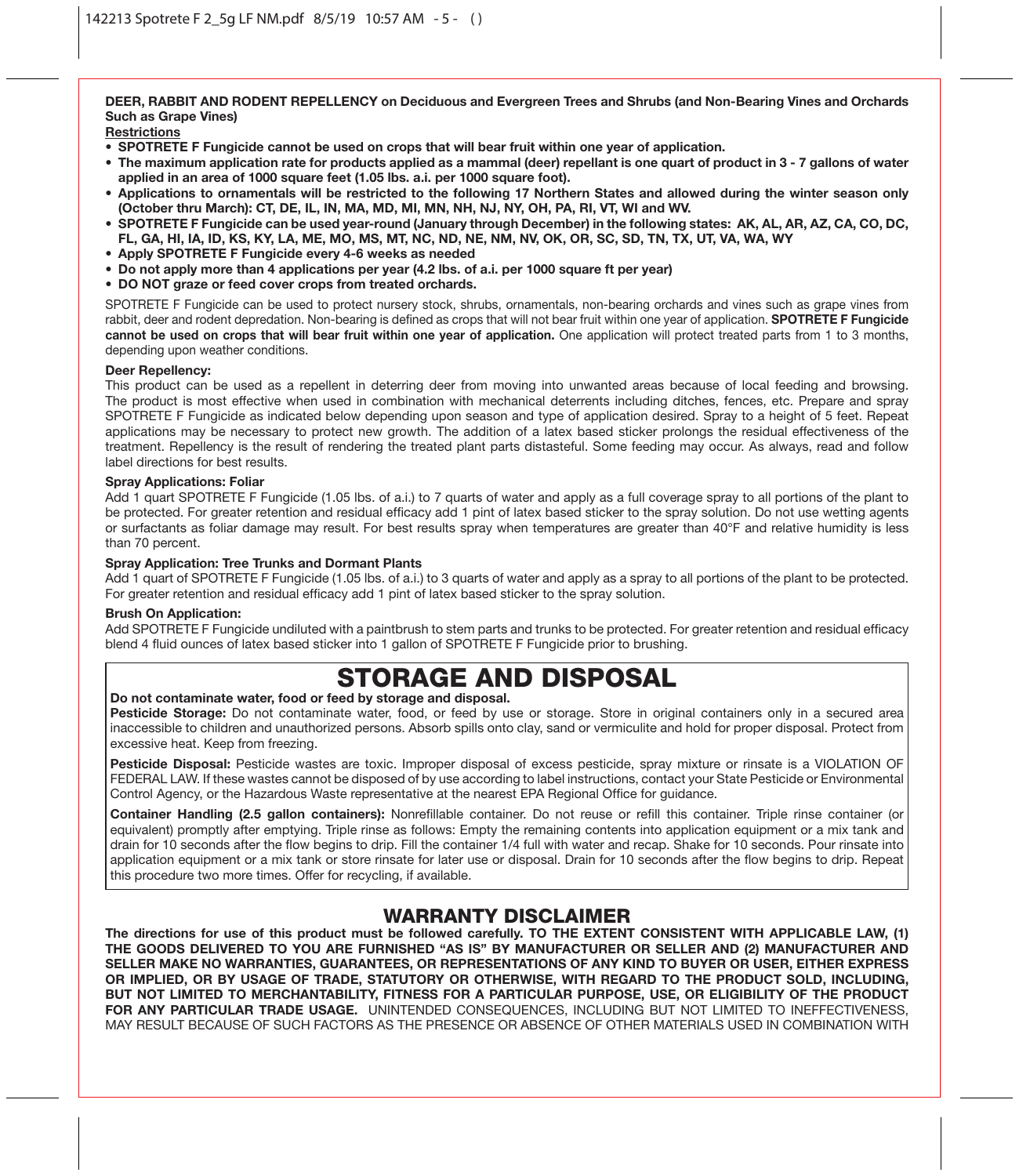THE GOODS, OR THE MANNER OF USE OR APPLICATION, INCLUDING WEATHER, ALL OF WHICH ARE BEYOND THE CONTROL OF MANUFACTURER OR SELLER AND ASSUMED BY BUYER OR USER. THIS WRITING CONTAINS ALL OF THE REPRESENTATIONS AND AGREEMENTS BETWEEN BUYER, MANUFACTURER AND SELLER, AND NO PERSON OR AGENT OF MANUFACTURER OR SELLER HAS ANY AUTHORITY TO MAKE ANY REPRESENTATION OR WARRANTY OR AGREEMENT RELATING IN ANY WAY TO THESE GOODS.

### LIMITATION OF LIABILITY

TO THE EXTENT CONSISTENT WITH APPLICABLE LAW, MANUFACTURER OR SELLER SHALL NOT BE LIABLE FOR SPECIAL, INCIDENTAL, OR CONSEQUENTIAL DAMAGES, OR FOR DAMAGES IN THEIR NATURE OF PENALTIES RELATING TO THE GOODS SOLD, INCLUDING USE, APPLICATION, HANDLING, AND DISPOSAL. TO THE EXTENT CONSISTENT WITH APPLICABLE LAW, MANUFACTURER OR SELLER SHALL NOT BE LIABLE TO BUYER OR USER BY WAY OF INDEMNIFICATION TO BUYER OR TO CUSTOMERS OF BUYER, IF ANY, OR FOR ANY DAMAGES OR SUMS OF MONEY, CLAIMS OR DEMANDS WHATSOEVER, RESULTING FROM OR BY REASON OF, OR RISING OUT OF THE MISUSE, OR FAILURE TO FOLLOW LABEL WARNINGS OR INSTRUCTIONS FOR USE, OF THE GOODS SOLD BY MANUFACTURER OR SELLER TO BUYER. ALL SUCH RISKS SHALL BE ASSUMED BY THE BUYER, USER, OR ITS CUSTOMERS. TO THE EXTENT CONSISTENT WITH APPLICABLE LAW, BUYER'S OR USER'S EXCLUSIVE REMEDY, AND MANUFACTURER'S OR SELLER'S TOTAL LIABILITY SHALL BE FOR DAMAGES NOT EXCEEDING THE COST OF THE PRODUCT.

**If you do not agree with or do not accept any of the directions for use, the warranty disclaimers, or limitations of liability, do not use the product, and return it unopened to the Seller, and the purchase price will be refunded.** 

RV040419[5]

SPOTRETE F Fungicide is a registered trademark of Cleary Chemicals, LLC.